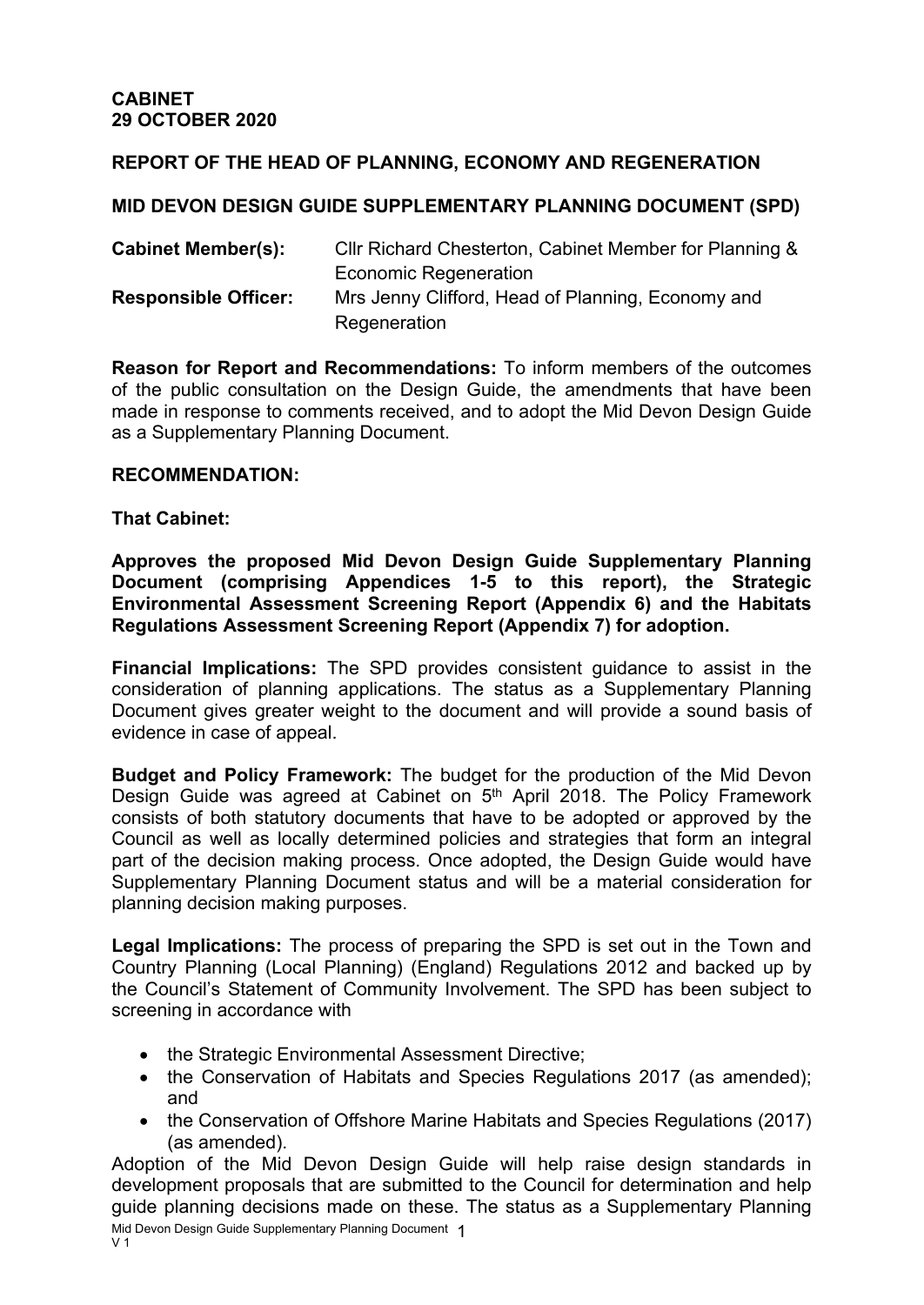Document gives greater weight to the document as a material consideration in the determination of planning applications.

**Risk Assessment:** The risk is deemed to be low. The SPD provides guidance on design issues in Mid Devon. The document will reduce the risk of costs being awarded against the Council providing decisions are based on its content.

**Equality Impact Assessment**: A full Equality Impact Assessment has been prepared as part of the Local Plan Review Evidence Base. The assessment undertaken for Policy DM1 (High Quality Design) indicates a high possibility of a positive impact in regard to the protected characteristics. This policy provides the baseline for the more detailed guidance to be included in the Design SPD.

**Relationship to Corporate Plan:** The Mid Devon Design Guide Supplementary Planning Document (SPD) will contain guidance on the urban, village and rural design issues for development in Mid Devon. It will therefore help deliver all four of the Corporate Plan priorities

**Impact on Climate Change**: One of the core principles of the Design Guide is to support, through design, the Council's commitment to achieving net zero emissions by 2030.

## 1.0 **Introduction**

- 1.1 Supplementary Planning Documents (SPD) are a means to provide further guidance and information about how local plan policies (and the development plan as a whole) will be applied and interpreted. They are usually specific to a particular planning policy objective e.g. air quality, affordable housing, design etc. Although they are not part of the adopted development plan, they must not conflict with it. They are, however, material considerations in determining planning applications.
- 1.2 Mid Devon District Council is proposing a new SPD to provide detailed guidance on urban, village and rural design issues in Mid Devon. It is intended that the SPD will assist in raising design awareness and standards throughout the planning process.
- 1.3 Securing good design is central to good planning and place-making. The National Planning Policy Framework (NPPF) states "good design is a key aspect of sustainable development, creates better places in which to live and work and helps make development acceptable to communities. Being clear about design expectation, and how these will be tested, is essential for achieving this. So too is effective engagement between applicants, communities, local planning authorities and other interests throughout the process. Furthermore, the Design Guide has been informed by the 10 important characteristics of good places set out in the National Design Guide and is shaped by a clear understanding of the local area's qualities and opportunities.

The SPD has been prepared in accordance with Part 5 of the Town and Country Planning (Local Planning) (England) Regulations 2012 and the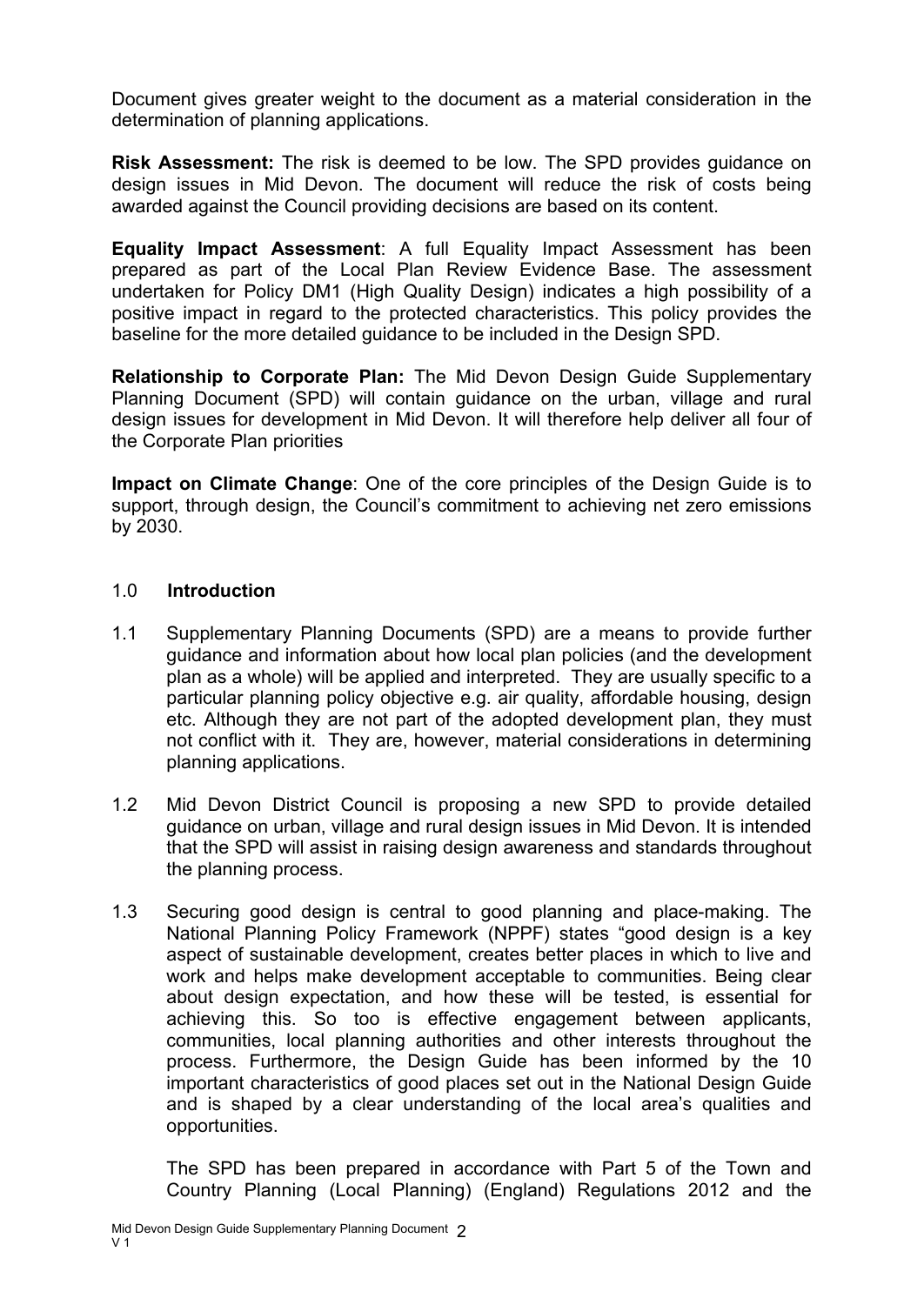Council's Statement of Community Involvement.

1.4 The Design Guide (Attached at **Appendices 1-5**) has been prepared for the Council by consultant DHUD Ltd in conjunction with Hilton Barnfield Architects and Hyas Associates Ltd.

# 2.0 **Process of Preparing the Design Guide**

- 2.1 From the outset, the overall aim of the design guide has been to equip all parties in the planning process to more easily identify contextual factors which influence design response and enable them to prepare a coherent and evidenced response to these. Regular and meaningful stakeholder engagement has therefore been essential in shaping the guide.
- 2.2 A series of stakeholder engagement sessions were held as follows:
	- Informal Member Workshop (March 2018) Members were asked to consider key design challenges in Mid Devon and identify top design priorities for the Design Guide. This information was provided to the consultant team during project inception.
	- Technical Stakeholder Session (November 2018) This was aimed towards a wide range of local architects, agents and developers as well as statutory consultees and other public sector organisations involved in the planning process. A total of 15 stakeholders attended. A good balance of delivery and debate was had throughout the day and attendees were exposed to each other's, as well as the consultant's and the Council's perspectives on a wide range of design issues. This allowed all stakeholders to develop an understanding of each other's varied incentives in preparing a robust Design Guide.
	- Design Guide Training Session (March 2019) This was aimed towards MDDC Elected Members, Planning Officers, town and parish councils and neighbourhood plan groups. A total of 34 stakeholders attended. The aim of the event was to equip interested parties with the skills and knowledge to apply the guide alongside their existing involvement in the planning process and 'road-test' the emerging design guide material with actual users and on equivalent real development proposals.
- 2.3 These sessions were invaluable in shaping both the methodological approach, and usability of the Design Guide. Since these workshops, officers have been working closely with the consultant team to finalise the content and structure of the design guide.

# 3.0 **Structure of the Design Guide**

- 3.1 The content of the Design Guide is structured into four volumes as follows:
	- Volume 1: Procedural Guidance
	- Volume 2: Designing for Landscape & Settlement Form
	- Volume 3: Compendium of District Design
	- Volume 4: Special Topic Guides
- 3.2 A brief description of each volume is provided below: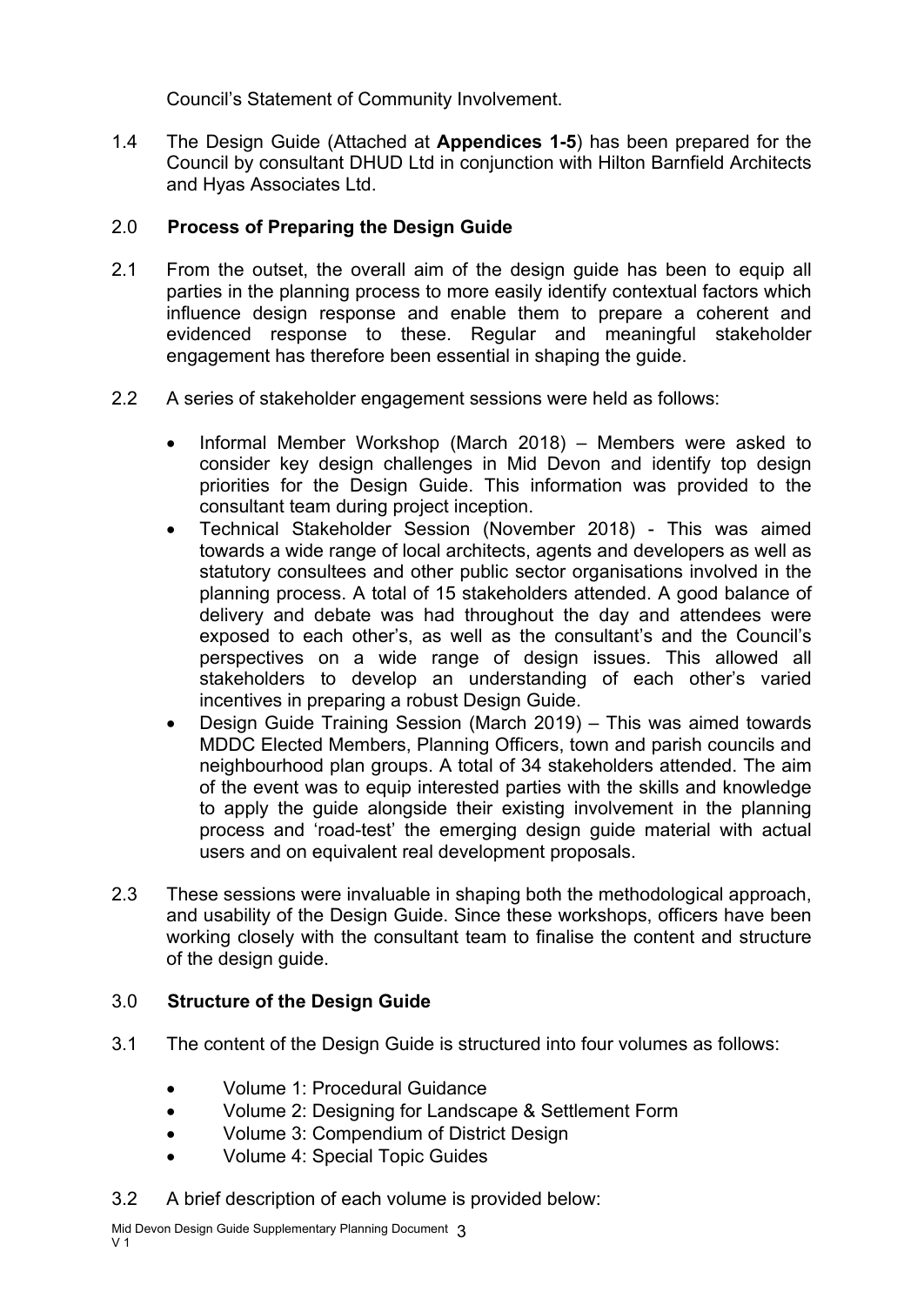## **Volume 1: Procedural Guidance**

3.3 This volume sets out overarching core principles for the design guide and as well as background and context. It provides guidance and instructions on how to use the guide to enable all users to help shape the design of sites and ensure that they are influenced by and respond to the district's contrasting distinctiveness. The diagram on page 7 within Volume 1: Procedural Guidance provides an overview on how to navigate through the guide.

### **Volume 2: Designing for Landscape & Settlement Form**

3.4 This volume provides a step by step guide to preparing design responses to landscape, settlement form and site situation. Initially, this volume should be used to understand a site's context with reference to Landscape Character descriptions associated with its location, the form of the settlement the site lies within. Users can then identify the role of the site within the settlement. A framework of design guidance is also provided for each of the 3 main towns in the district, providing a spatial interpretation of the policy objectives for each of these towns. Finally, additional guidance is provided for development in the countryside in accordance with the Local Plan policies for these areas.

## **Volume 3: Compendium of District Design**

3.5 This Compendium of District Design represents a study of the features of the built environment throughout the Mid Devon District. Each feature is presented and analysed in a separate chapter. These chapters cover public realm, proportion and scale, frontages and elevations, boundaries and thresholds, doors and porches, windows, materials, roofs and dormers, chimneys, extensions and alterations, parking and transport and agriculture and commercial buildings. Each chapter includes a summary of the treatment of each feature and the contribution it can make to good design when carefully considered as part of a robust design process. The summary also provides a brief overview of how each feature has been used in examples across the district in both historical and more contemporary contexts.

## **Volume 4: Special Topic Sheets**

- 3.6 This final section provides guidance on a range of specific 'special topics' and outlines how design considerations in these areas can help to achieve the objectives of the Local Plan. The 'special topics' include:
	- Designing for Community
	- Designing for Health and Wellbeing
	- Design, Housing Delivery and Viability
	- Design, Accessibility and Inclusiveness
	- Employment and Commercial Development
	- Designing for Custom and Self Build
	- Green Infrastructure & Biodiversity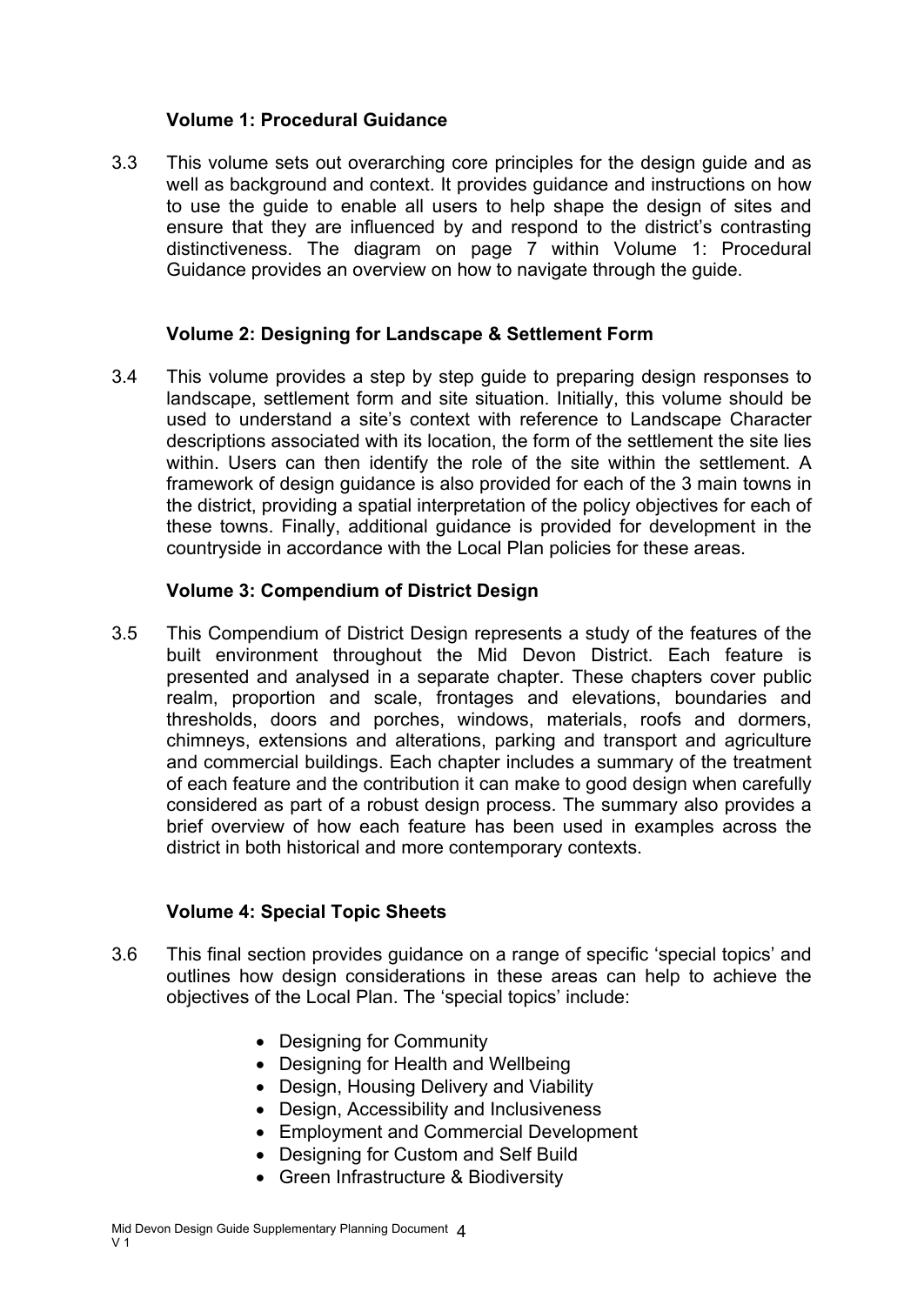3.7 In most cases, information and guidance provided under these special topics refers to already established national guidance and best practice. Where this is the case additional relevant documents are referenced. Whilst previous volumes in the Design Guide have encouraged a bespoke approach to landscape, settlement and site there are also a series of more generic principles applicable to good place making and which all development should have concern for. This series of special topics are areas within the Local Plan in which design has a key role in facilitating good outcomes.

# **'Pocket Toolkit'**

Finally, the Draft Design Guide also includes a 'Pocket Guide' to enable Local Authority Officers and applicants easy 'table-top' use of the Design guide during design discussions at the pre-application stage and throughout the application process.

# 4.0 **Public Consultation**

- 4.1 In addition to the stakeholder engagement exercises referenced in Section 2.0, the Design Guide was subject to an 8 week public consultation between 11 May and 6 July 2020. A total of 36 responses and 1 late representation was received. A summary of the main comments received during the consultation, along with a response explaining how these have been addressed in the Supplementary Planning Document is provided at **Appendix 8** (in accordance with Regulation 12(a) of The Town and Country Planning (Local Planning) (England) Regulations 2012). Key changes include:
	- Inclusion of an additional topic guide to provide guidance in relation to green infrastructure and biodiversity net gain.
	- Strengthening the role of the design guide as a tool that can help facilitate carbon emissions reductions arising from new development.
	- Additional inclusions to aid clarity and understanding of the Design Guide and its relationship with other requirements and assessments (e.g. historic environment)
	- Presentational and typographic amendments.

# 5.0 **Planning Policy Advisory Group (PPAG)**

5.1 The Planning Policy Advisory Group (PPAG) considered the draft SPD at its meeting of 17<sup>th</sup> September 2020 and the group recommended that Cabinet approves the Mid Devon Design Guide for adoption. In addition, the following suggestions were made, which are brought to the attention of this Cabinet meeting:

• Some of the weaknesses for Crediton (identified in Design Guide Volume 2, page 22) are equally applicable to Cullompton (identified in Design Guide Volume 2, page 18). For example, congestion and poor quality public realm impact the air quality and environment in Cullompton as well. This change has been incorporated within an updated version of Volume 2 (attached at **Appendix 2**).